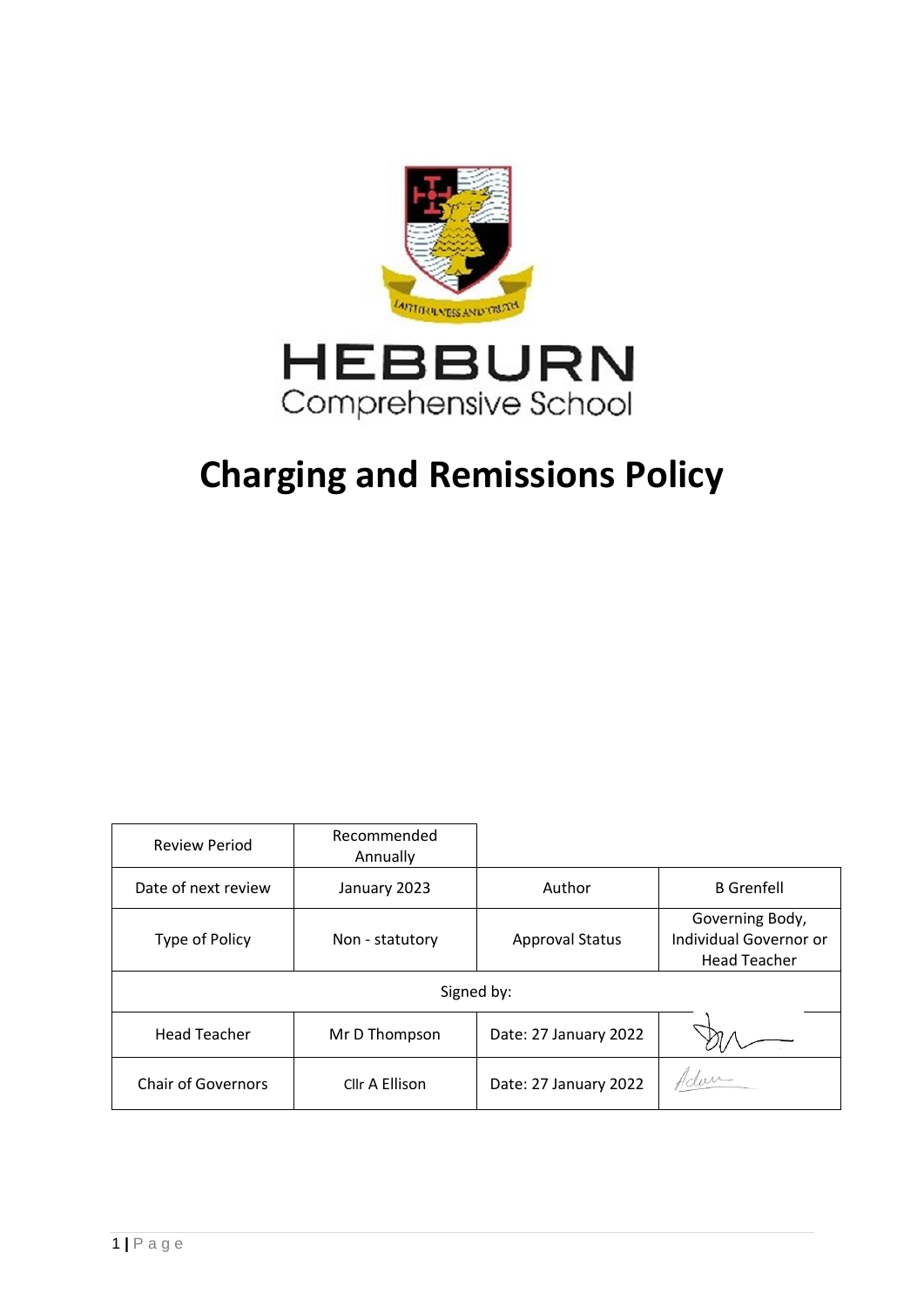Hebburn Comprehensive School believes all our pupils should have an equal opportunity to benefit from school activities and visits, both curricular and extra-curricular, independent of their parents' financial means. This charging and remissions policy describes how we will do our best to ensure a good range of visits and activities is offered and, at the same time, try to minimise the financial barriers which may prevent some pupils taking full advantage of the opportunities.

The 1996 Education Act requires all schools to have a policy on charging and remissions for school activities, which will be kept under annual review.

# **School Admissions**

It is not acceptable for Governors to operate criteria which take account of a parent's willingness or ability to make financial contribution as a condition of entry to an oversubscribed school.

# **Education During School Hours**

Education provided wholly or mainly during school hours should be free\*. If the number of places for an activity is limited, the opportunity to participate should not depend on the parents' willingness or ability to make a voluntary contribution towards the cost.

*\*Exemption – A charge is currently made for individual tuition in playing a musical instrument, where a pupil is in receipt of Free School Meals a reduced rate is applied.*

No parent or pupil may be required to pay for or supply materials, books, instruments, or other equipment for education during school hours. Parents may be invited to provide their children voluntarily with particular items, but no child should be at a disadvantage if the parent refuses to do so.

Any transport provided in connection to educational purposes in school hours will incur no cost.

The school will provide or pay for all materials and equipment for Technology unless the parents have indicated in advance a wish to own the finished product.

If any activity is arranged by a third party, the third party would be able to levy charges directly to parents/carers. Parents/carers must submit a formal application to school for their child to be granted leave of absence. The Head Teacher will consider whether the request was justified.

No pupil will be granted more than two weeks' leave of absence in any year. For pupils in Year 9, 10 and 11, the school will not agree to holiday leave when there are external examinations. Parents/Carers who take their child on holiday during term time without the schools permission may be fined by South Tyneside Council.

Dates of such examinations are communicated to parents.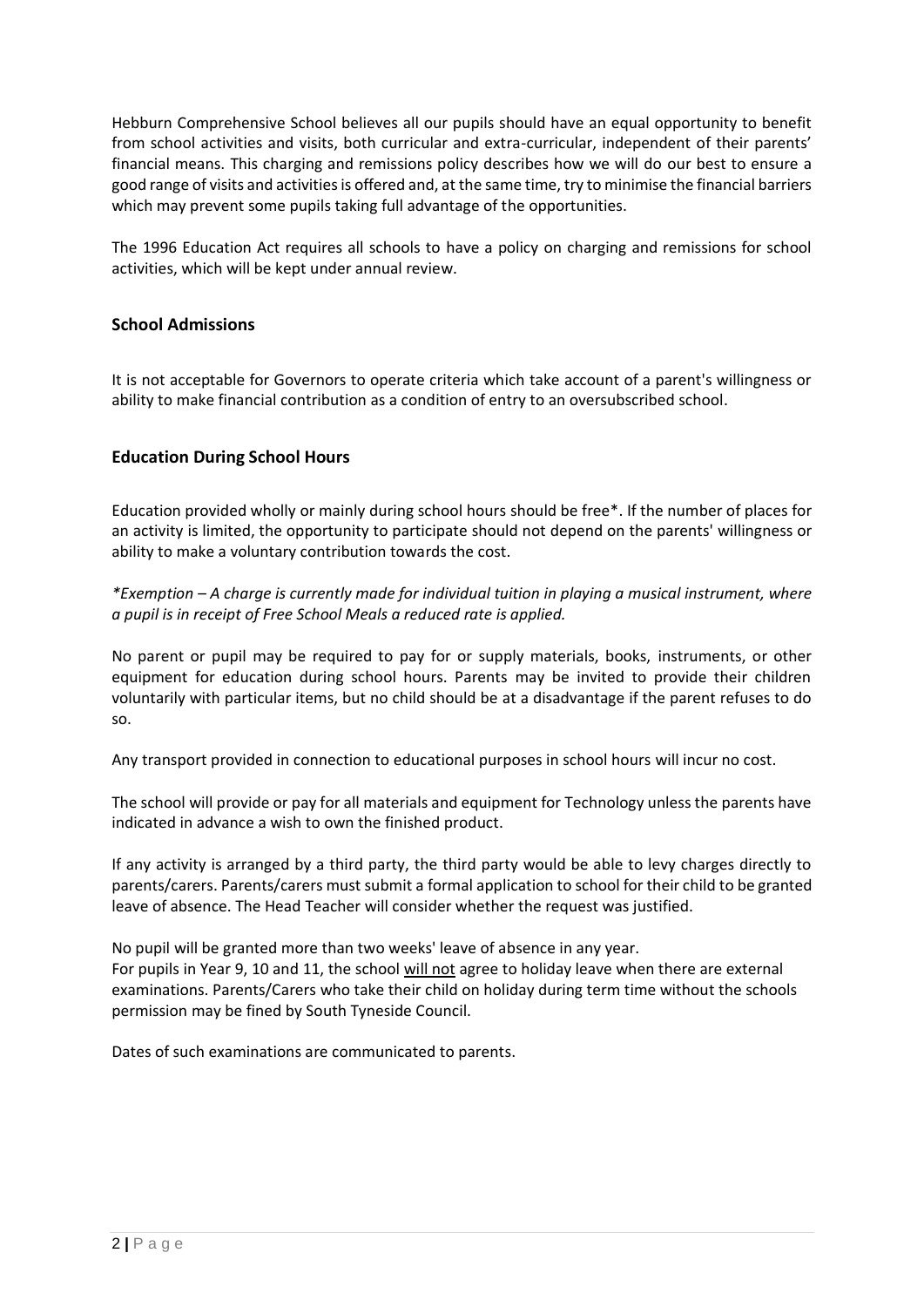# **Education Outside School Hours**

No charge will be applied for any activity outside school hours where the education is provided:

- to fulfil requirements for an authorised external examination
- to fulfil requirements for National Curriculum
- to fulfil requirements relating to religious education

In these circumstances, the only charges which may be made relate to the cost of board and lodgings.

# *Education Partially During School Hours*

#### Non-residential

If fifty per cent or more of the activity is within normal school hours, no charge will be levied.

#### Residential

If the number of school sessions used is fifty per cent or more of the number of half days of the activity, no charge will be applied.

#### Board and Lodgings

If an activity involves nights away from home, a charge may be made for board and lodging. This charge will not exceed the actual individual cost. If parents are in receipt of income support or family credit, no charge should be made.

#### Public Examinations

- No charge will be made for entries of public examination.
- Parents who request a re-scrutiny of the result may be charged for the service.
- Charges may be made if pupils are entered at parents' request for any examination which is not part of the school's agreed curriculum.
- If a pupil fails to sit a final examination or to complete other required components, the school/Local Authority may wish to recover the fee from parents. This may be recovered as a civil debt.

#### **Day Visits, Trips and Optional Extras**

During the course of the academic year the school may run day visit and trips that are not part of The National Curriculum or linked to religious education, i.e. cinema visits, and activities outside school hours are *optional extras.* Participation is based on parental choice and a charge may be made. This charge will not exceed the actual cost of the optional extra, i.e. total cost divided equally by the number of pupils participating. The cost may not include subsidy for any other pupil and can include:

- travel cost
- board and lodging
- materials and equipment
- non-teaching staff costs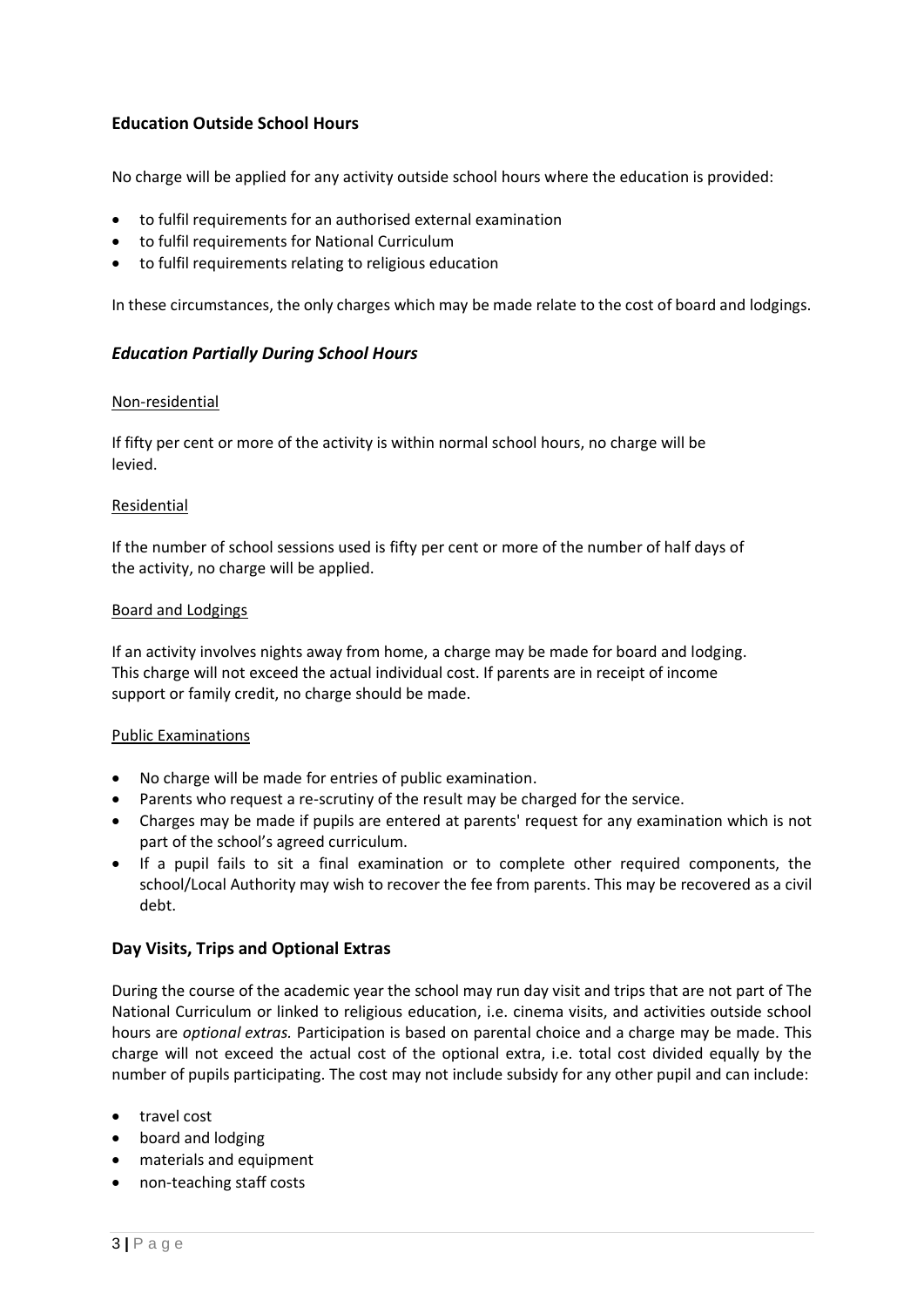- entrance fees
- insurance

The charge may take account of teaching staff specifically engaged for this activity. If staff are already employed by the LA or Governors, their costs will not be passed on to pupils.

To remove financial barriers from disadvantaged pupils, the governing body has agreed that some activities and visits where charges can legally be made will be offered at a reduced charge to parents in particular circumstances. Criteria for qualification for remissions are:

# Category A

Parents/Careers are in receipt of:

- Income Support
- Income-based Jobseeker's Allowance
- Income-related Employment and Support Allowance
- Support under part VI of the Immigration and Asylum Act 1999
- The guaranteed element of Pension Credit
- Child Tax Credit provided you're not also entitled to Working Tax Credit and have an annual gross income of no more than £16,190
- Working Tax Credit run-on paid for 4 weeks after you stop qualifying for Working Tax Credit
- Universal Credit if you apply on or after 1 April 2018, your household income must be less than £7,400 a year (after tax and not including any benefits you get)

#### Category B

Families not in receipt of the benefits listed in Category A but who feel unwilling or unable to pay due to financial constraints. Parents in this category should discuss their concerns with the Head Teacher about the charges. Decisions about remission will be made on a case-by-case basis.

#### Category C

Circumstances that are not included in the categories above for which the Governing Body may deem to be a special case for consideration.

# **Voluntary Contributions**

The school may seek voluntary contributions in support of school or any activity, whether during or outside school hours to offer a wide variety of experiences to our pupils.

The Law says:

*"If the activity cannot be funded without voluntary contributions the parents will be notified of this from the outset.*

*No child will be excluded from an activity because parents are unable to pay.*

*If insufficient contributions are raised, the trip or activity may have to be cancelled.*